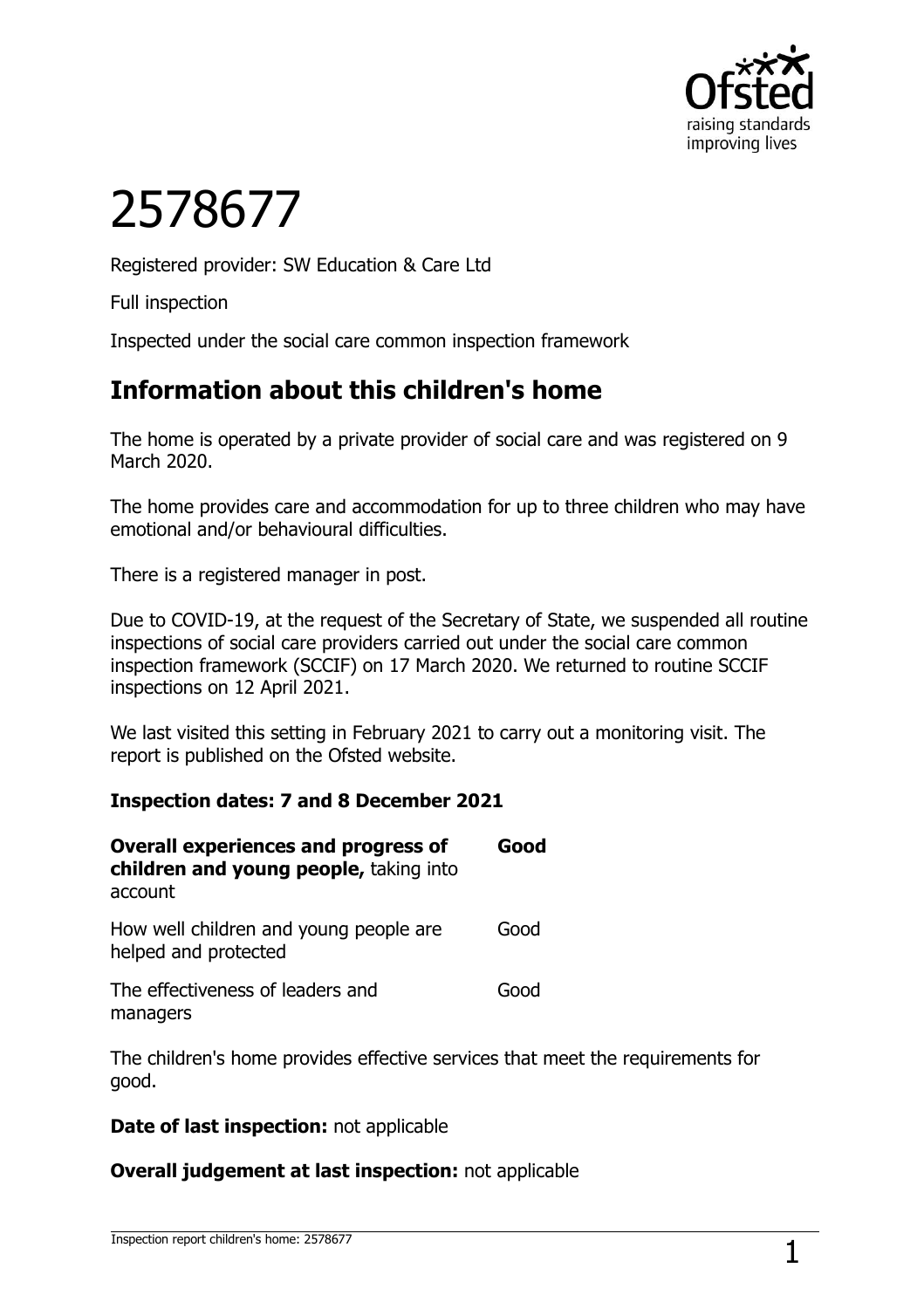

# **Enforcement action since last inspection:** none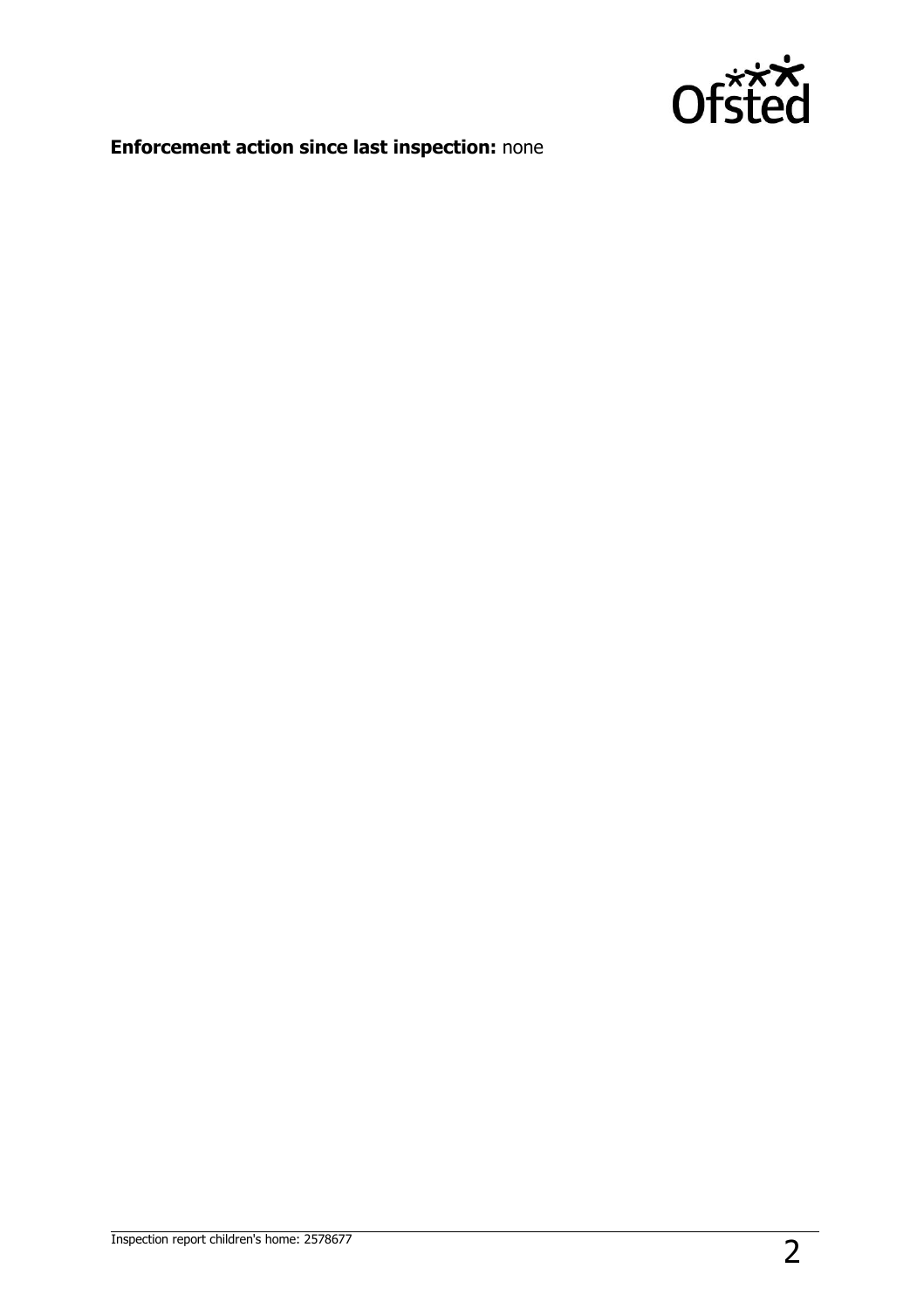

# **Recent inspection history**

**Inspection date Inspection type Inspection judgement**

Not previously inspected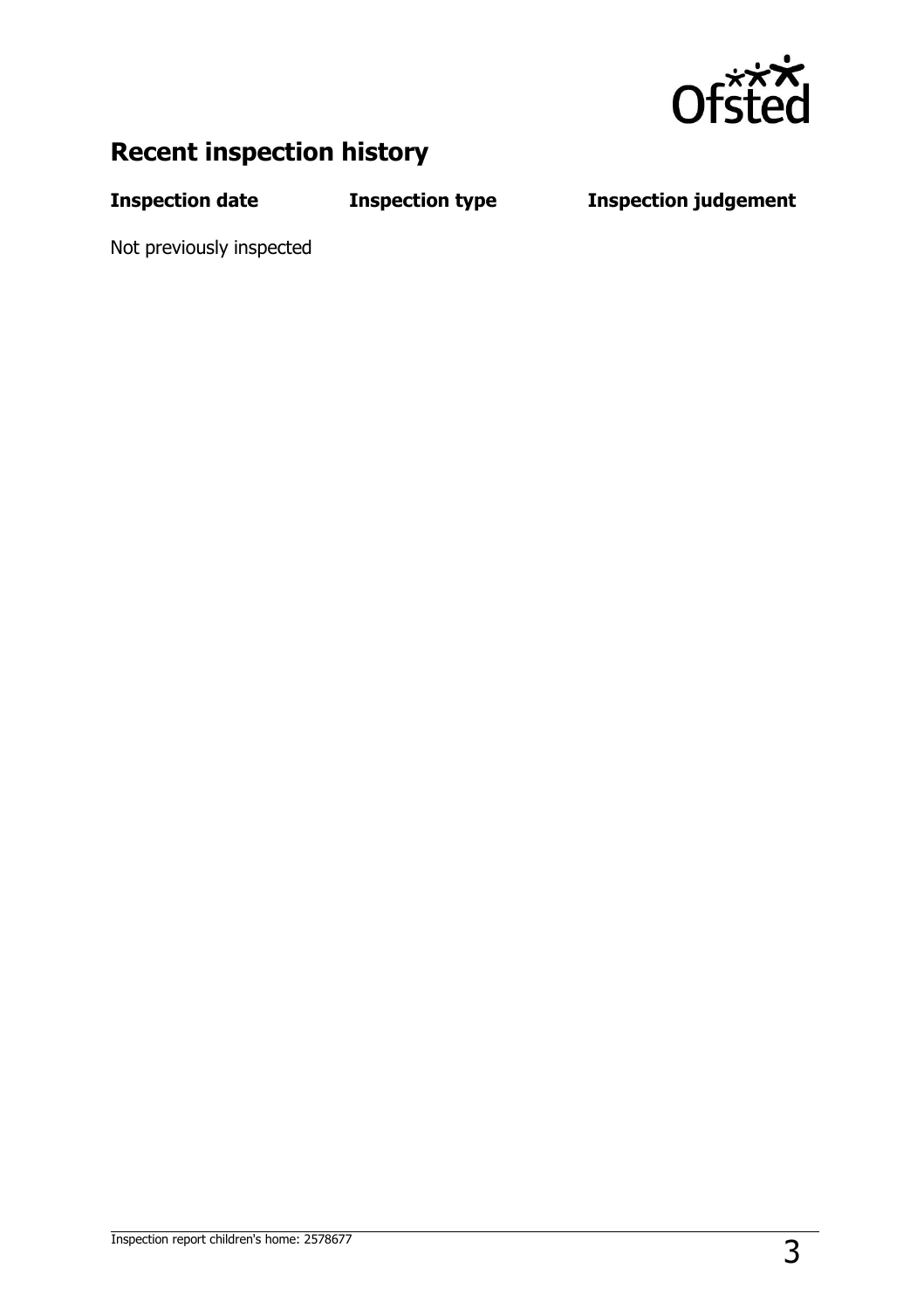

# **Inspection judgements**

#### **Overall experiences and progress of children and young people: good**

At the time of this inspection, two children were living in the home. They live in a home that is well presented. The home is maintained to a high standard and children are supported to choose furnishings. There is a family tree on the wall that includes children and staff. This promotes their sense of belonging in the home.

Children are supported to spend time with their families. The efforts made by the registered manager and staff team have meant that one child has resumed family time after a period without contact. A parent spoken to during this inspection described how staff increased safety measures to ensure that family time continued during the COVID-19 restrictions.

Plans to support children moving into the home are considered and take account of the children's complex needs. This has helped children to change environments and settle. Similarly, in preparation for one child due to move on from the home, plans support the child to know what is expected and when changes will happen. The registered manager has ensured that a memory book has been created for one child who has left the home. However, this has not yet been started for the children currently living in the home.

From the children's starting points, both children have continued to make good progress. The children's behaviours mean that they require staff supervision to reduce the risk of significant harm. This is reviewed regularly and for one child, short periods of free time have been implemented. Both children are engaging with education. An experienced tutor meets with one child in the home and the other child attends college, supported by staff.

The children's presenting behaviours are complex. However, the registered manager did not demonstrate a full understanding about their history and how this may impact their behaviour. This has the potential to limit support that helps children to overcome their previous experiences and manage their own needs. This also means that views and decision making are not always challenged effectively.

#### **How well children and young people are helped and protected: good**

Children are supported to develop trusting relationships with staff. One child's social worker described the child as 'feeling understood and accepted'. This means that children take onboard messages from staff and accept care provided in the home. Whilst significant incidents continue, staff respond swiftly to reduce the risk of significant harm. Children trust in staff to respond to them and to keep them safe when they are distressed.

Staff have been provided with the necessary training to respond effectively to the children's needs. Children also undertake training courses that supports their needs.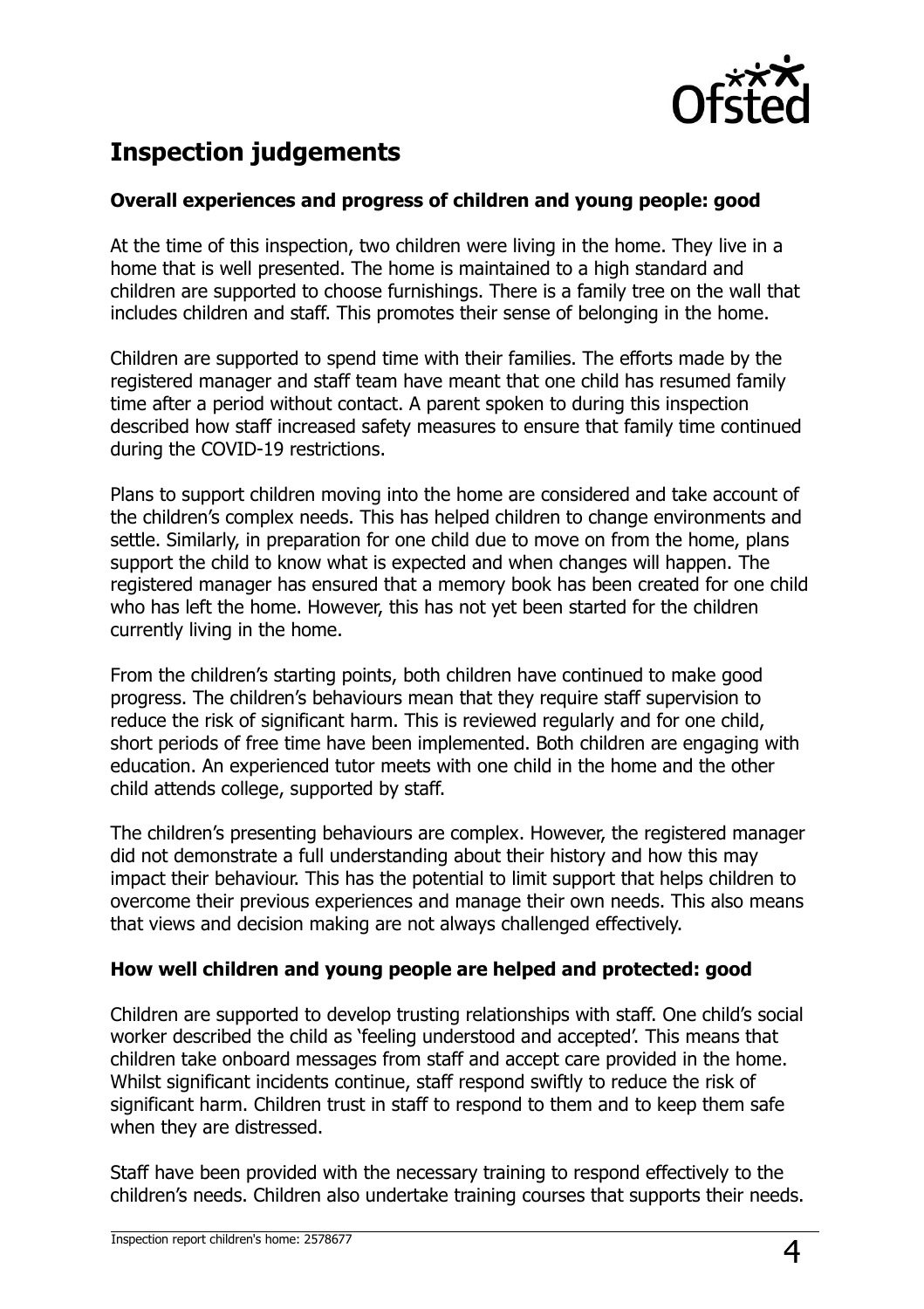

One staff team member described how training has supported him and the child to respond to discriminatory behaviours. Some additional support aimed to enhance staff knowledge and skills has not had a measurable impact. Despite this being an issue identified by the registered manager, it has not been addressed effectively.

The registered manager has created a culture in the home that he described as 'open, honest and caring'. This was not supported by a depth of knowledge about how practice is informed to best meet the children's needs, in line with the home's statement of purpose. However, a senior manager described research informed practice underpinning care in the home.

Physical intervention and restraint are used as a last resort in this home. Staff are skilled to respond to the children's needs. The recording of physical intervention and restraint is completed in a timely way. However, there is insufficient analysis by the registered manager to ensure that all interventions are appropriate and effective.

#### **The effectiveness of leaders and managers: good**

The registered manager has been in post since the home registered with Ofsted. He is suitably qualified and is experienced. The home is well supported by senior managers, who are confident about the registered manager's abilities to manage the home. Senior managers are fully involved in the children's care. This has included children being involved with training development, that has been shared across agencies.

Children experience care from a stable and consistent staff team. There is no use of agency staff. Staff are valued and they are supported in their roles. Staff work closely with the registered manager and they have demonstrated resilience at times of challenge. Team morale is good.

However, the registered manager has not ensured that there is a consistent approach in the recording of information that informs care in the home. For example, some plans were not clearly defined and discussions with professionals had not been recorded. There was also insufficient oversight and challenge recorded in supervision records. Despite there being no medication errors in the home, there was a discrepancy between the label on the medication and the medication administration record, about the time that it should be administered. This document was rectified immediately by the registered manager during inspection.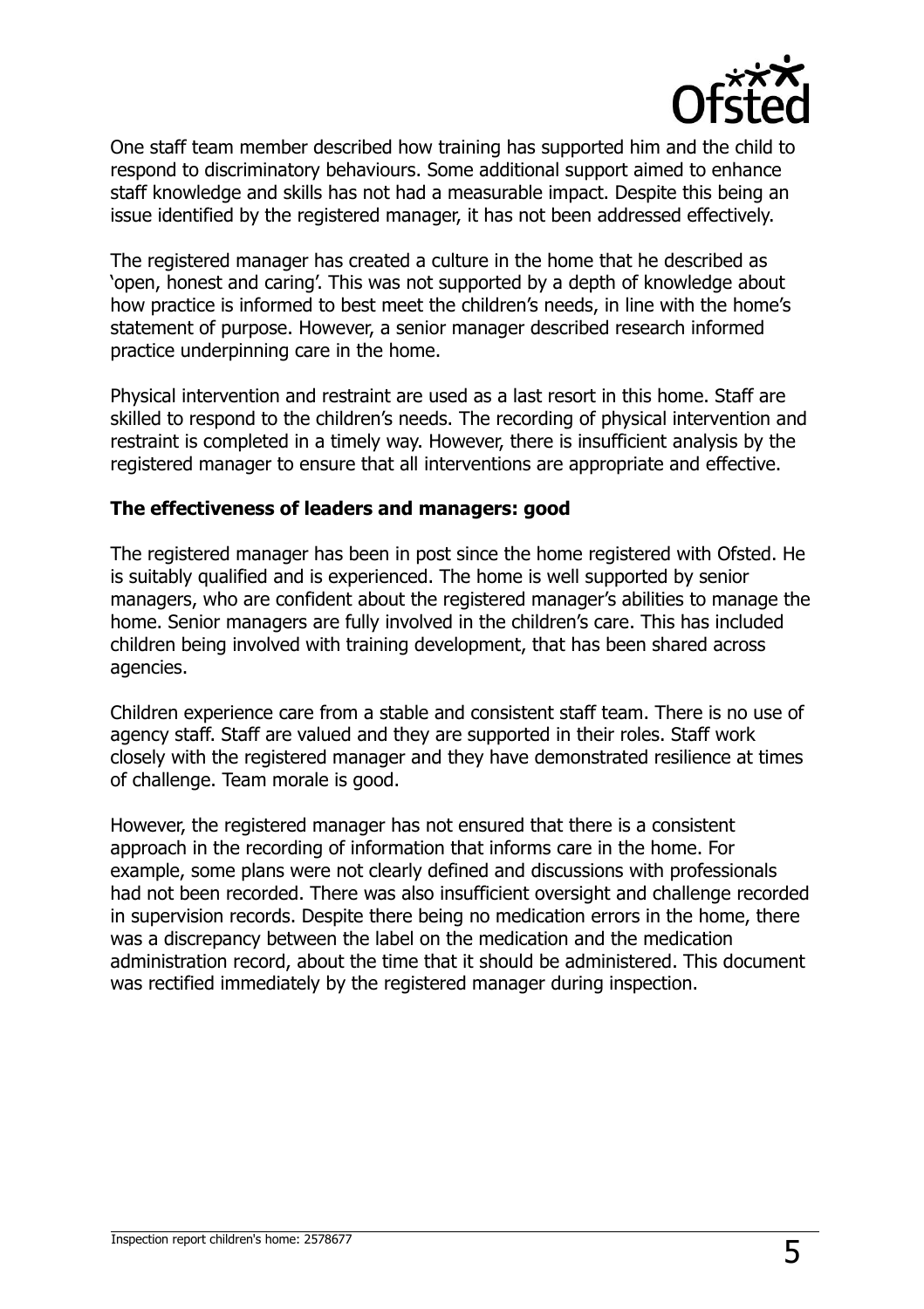

# **What does the children's home need to do to improve?**

## **Statutory requirements**

This section sets out the actions that the registered person(s) must take to meet the Care Standards Act 2000, Children's Homes (England) Regulations 2015 and the 'Guide to the children's homes regulations including the quality standards'. The registered person(s) must comply within the given timescales.

| <b>Requirement</b>                                                                                                                                                                                                  | Due date   |
|---------------------------------------------------------------------------------------------------------------------------------------------------------------------------------------------------------------------|------------|
| The quality and purpose of care standard is that children<br>receive care from staff who-                                                                                                                           | 11/03/2022 |
| understand the children's home's overall aims and the<br>outcomes it seeks to achieve for children;                                                                                                                 |            |
| use this understanding to deliver care that meets children's<br>needs and supports them to fulfil their potential.                                                                                                  |            |
| In particular, the standard in paragraph (1) requires the<br>registered person to-                                                                                                                                  |            |
| understand and apply the home's statement of purpose;                                                                                                                                                               |            |
| ensure that staff-                                                                                                                                                                                                  |            |
| understand and apply the home's statement of purpose;                                                                                                                                                               |            |
| protect and promote each child's welfare;                                                                                                                                                                           |            |
| provide personalised care that meets each child's needs, as<br>recorded in the child's relevant plans, taking account of the<br>child's background;                                                                 |            |
| help each child to understand and manage the impact of<br>any experience of abuse or neglect;                                                                                                                       |            |
| help each child to develop resilience and skills that prepare<br>the child to return home, to live in a new placement or to<br>live independently as an adult.                                                      |            |
| (Regulation 6 (1)(a)(b) (2)(a)(b)(i)(ii)(iv)(v)(vi))                                                                                                                                                                |            |
| In particular, the registered person should understand the<br>child's history, including diagnosis and the impact of this for<br>the child and their care so that they are helped to reach<br>their full potential. |            |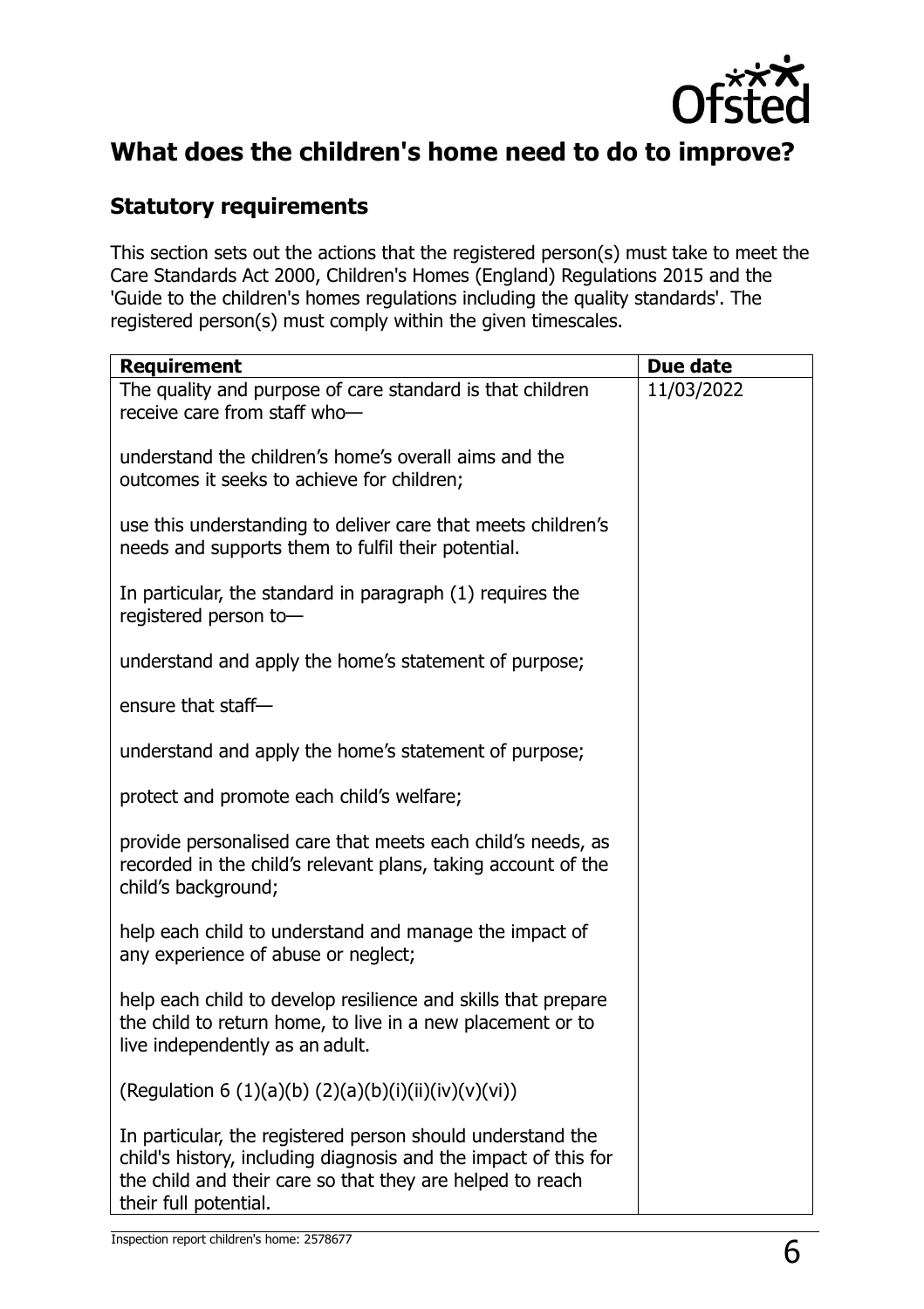

| The leadership and management standard is that the<br>registered person enables, inspires and leads a culture in<br>relation to the children's home that-                                                                             | 11/03/2022 |
|---------------------------------------------------------------------------------------------------------------------------------------------------------------------------------------------------------------------------------------|------------|
| helps children aspire to fulfil their potential; and                                                                                                                                                                                  |            |
| promotes their welfare.                                                                                                                                                                                                               |            |
| In particular, the standard in paragraph (1) requires the<br>registered person to-                                                                                                                                                    |            |
| lead and manage the home in a way that is consistent with<br>the approach and ethos, and delivers the outcomes, set out<br>in the home's statement of purpose;                                                                        |            |
| understand the impact that the quality of care provided in<br>the home is having on the progress and experiences of each<br>child and use this understanding to inform the development<br>of the quality of care provided in the home |            |
| demonstrate that practice in the home is informed and<br>improved by taking into account and acting on-                                                                                                                               |            |
| research and developments in relation to the ways in which<br>the needs of children are best met;                                                                                                                                     |            |
| use monitoring and review systems to make continuous<br>improvements in the quality of care provided in the home.<br>(Regulation 13 (1)(a)(b) (2)(a)(f)(g)(i))                                                                        |            |
| In particular, the registered person should demonstrate<br>research informed practice that best meets the child's needs,<br>in line with the home's statement of purpose.                                                             |            |
| The registered person must ensure oversight and review of<br>practice in the home is clearly recorded.                                                                                                                                |            |
| The behaviour management policies and records standard is<br>that the registered must ensure that-                                                                                                                                    | 11/03/2022 |
| Within 24 hours of the use of a measure of control, discipline<br>or restraint in relation to a child in the home, a record is<br>made which includes-                                                                                |            |
| a description of the measure and its duration;                                                                                                                                                                                        |            |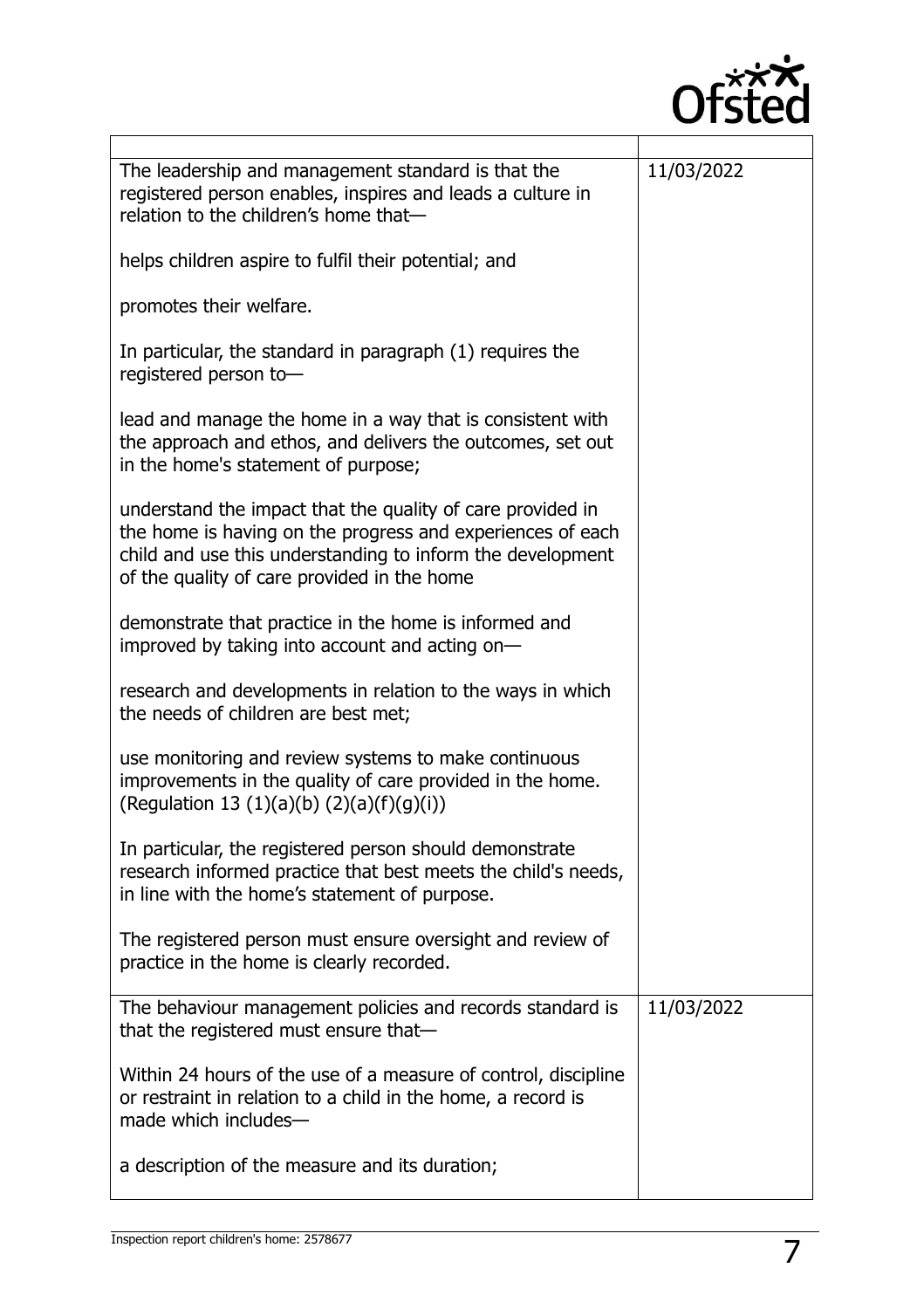

details of any methods used or steps taken to avoid the need to use the measure;

the effectiveness and any consequences of the use of the measure. (Regulation 35  $(3)(a)(iv)(v)(vii)$ )

# **Information about this inspection**

Inspectors have looked closely at the experiences and progress of children and young people, using the 'Social care common inspection framework'. This inspection was carried out under the Care Standards Act 2000 to assess the effectiveness of the service, how it meets the core functions of the service as set out in legislation, and to consider how well it complies with the Children's Homes (England) Regulations 2015 and the 'Guide to the children's homes regulations including the quality standards'.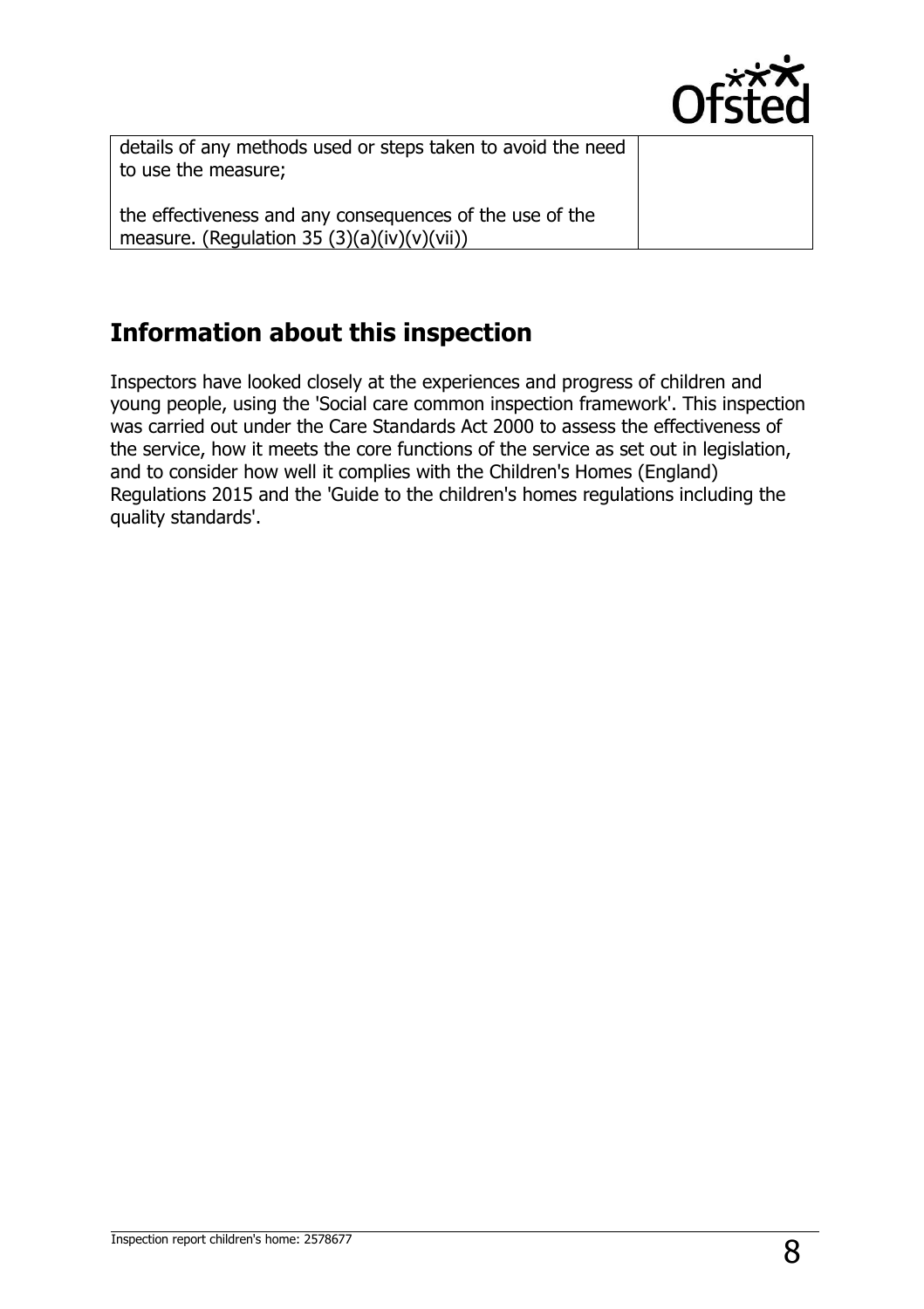

# **Children's home details**

**Unique reference number:** 2578677

**Provision sub-type:** Children's home

**Registered provider:** SW Education & Care Ltd

**Registered provider address:** Tir Na N'Og, Fitzhead, Taunton, Somerset, TA4 3LA

**Responsible individual:** Robert Simms

**Registered manager:** Philip Sheppard

### **Inspector**

Louise Bacon, Social Care Inspector